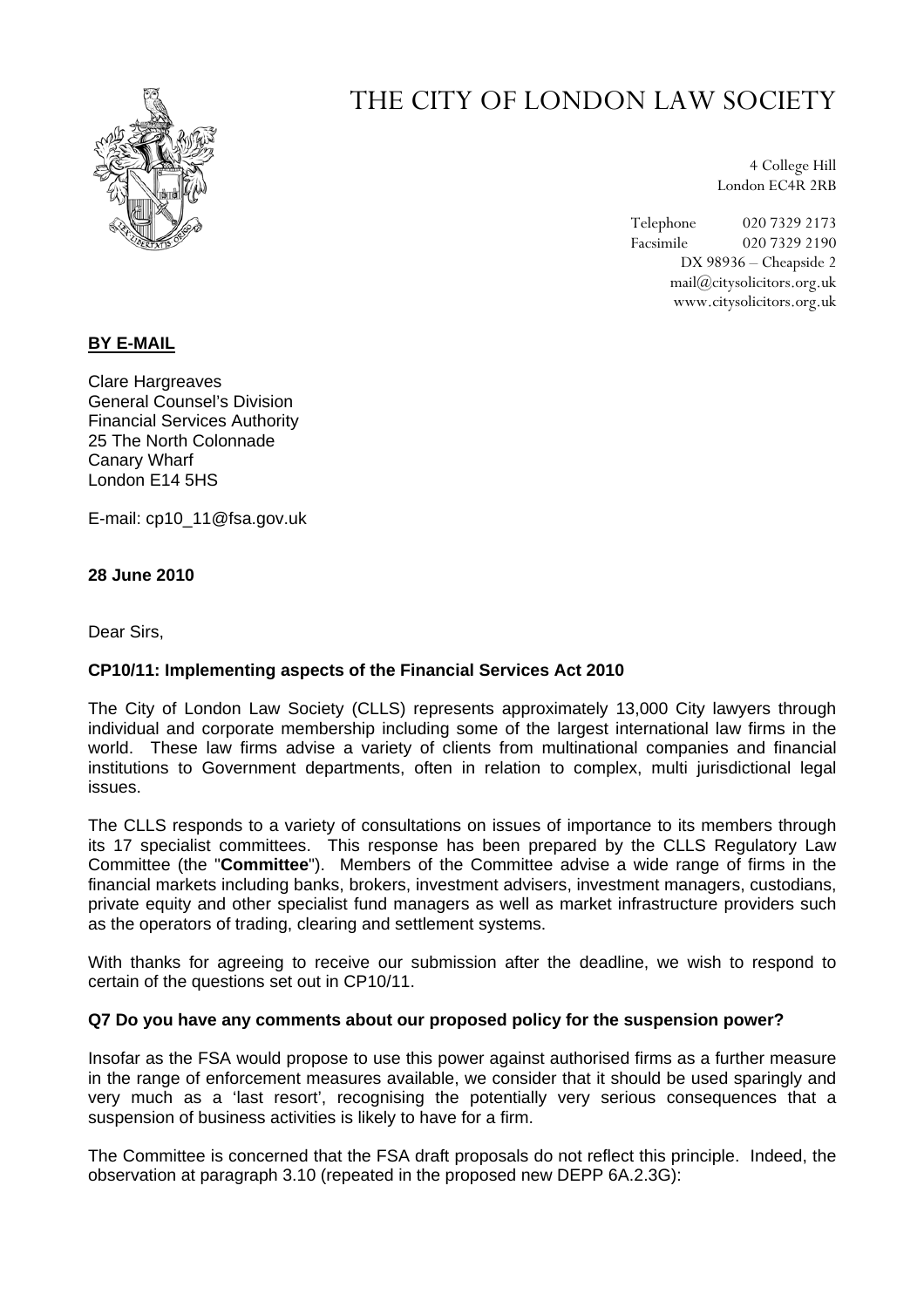*"Our proposed approach is to use the suspension power where we consider that the imposition of a suspension will be more effective and persuasive deterrent than the imposition of a financial penalty alone."* 

raises a serious concern for firms because in practice in most cases a suspension order could be regarded as providing a superior deterrent to a fine. For this reason we believe the conditional "could" in the proposed new DEPP 6A.4.1G is therefore misleading, and ought to be replaced with "will generally".

Suspension is unpredictable and imprecise in its financial consequences (and therefore potentially unfair) and consequently is a sanction which cannot be applied impartially and proportionately. For the same reason it will be difficult for the FSA to judge whether the combination of a penalty and a suspension will be a proportionate enforcement response.

The financial impact and deterrent effect of a temporary suspension of particular business activities cannot be quantified in a way which would facilitate comparison with other penalty-setting calculations. This is in stark contrast, for example, to the FSA's recent approach in quantifying penalties for client money failings, which we understand to be reflecting principles that were formally introduced to DEPP in March of this year.

The proposed guidance at sub-paragraph (6) of DEPP 6A.2.3G appears, for this reason, to be making a false assumption: the suggestion being that a lesser financial hardship may be imposed by means of a suspension order than by means of an immediate financial penalty.

The Committee also wishes to note that the implication of the proposed sub-paragraph (5) of DEPP 6A.2.3G – namely that the FSA may consider exercising its suspension power "where the person's competitive position in the market has improved as a result of the breach" – is that the FSA considers that it might seek to regulate competition in the financial services sector; it would not be appropriate for the FSA to use an enforcement remedy provided for under FSMA to bring about a competition remedy.

Moreover, the Committee is concerned that:

- a suspension order could have unforeseen and potentially business-critical and counterprudential consequences for some firms which in most cases will not be merited by the firm's conduct; for example:
	- o the suspension of a major business division could leave a firm carrying significant but unsupported overheads, including specialist employees unable to be utilised elsewhere; and
	- o the suspension of certain business activities could cause, directly or indirectly, a firm to breach existing contractual obligations to clients or counterparties (some of which obligations could be owed to non-UK persons and/or be governed by non-UK law) leaving the firm exposed to consequential financial 'penalties';
- suspension can be used more readily, and unfairly so, against smaller and recently-established businesses than against larger established business with diversified interests and a broad customer base; the former would expect to be more materially disadvantaged by a suspension order; and
- suspension may not easily, if at all, be used against a systemically important institution, whatever the apparent merits the punishment (the 'too big to suspend' problem); this problem is acknowledged implicitly in the proposed new DEPP 6A.3.2G(5).

The Committee accepts that there may be cases where a firm's conduct has been so serious that suspension, if only of a business division, is a proper response, especially where there has been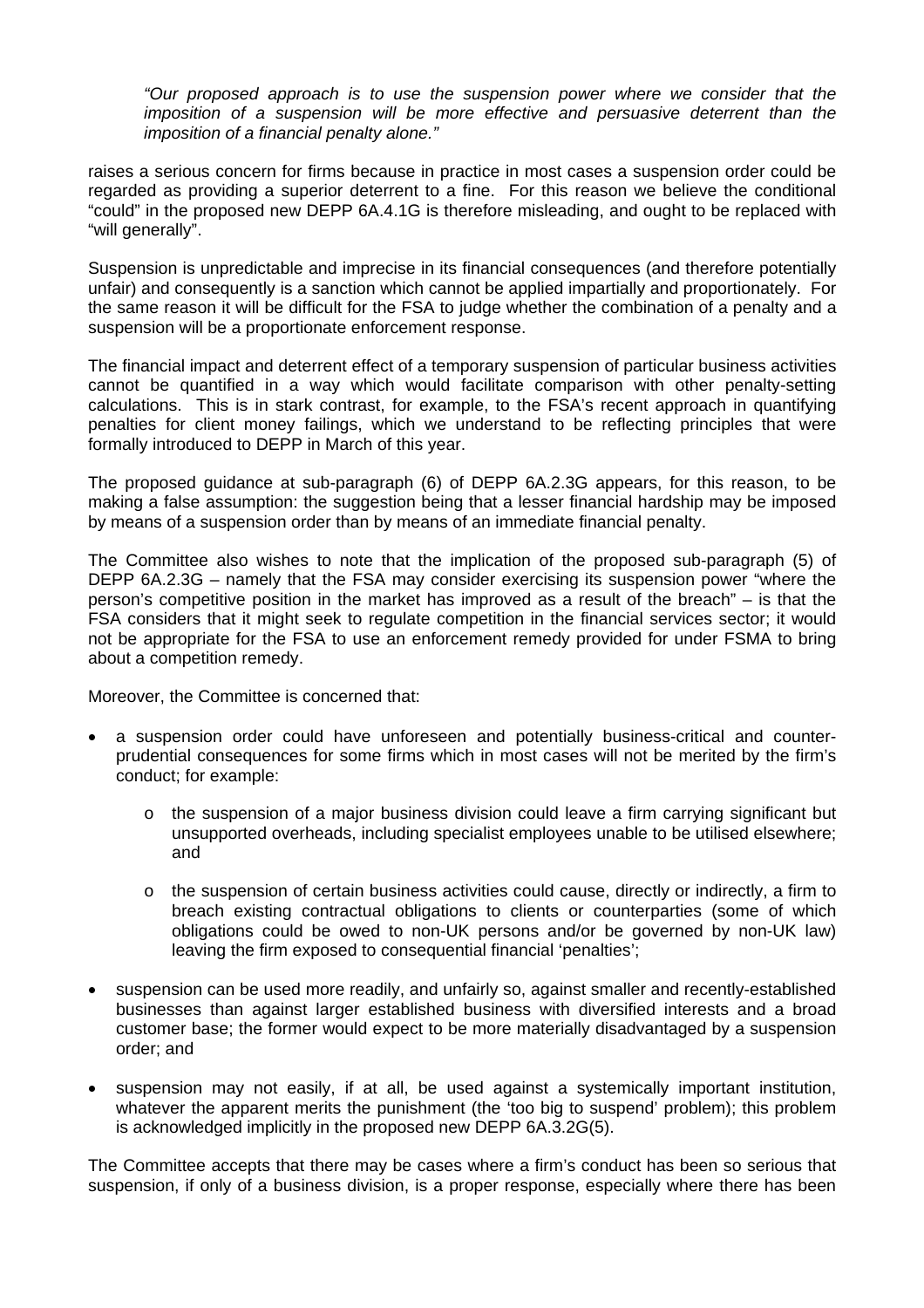widespread and possibly continuing customer detriment. It is evident that Parliament has intended for this to be the case. But we are strongly of the view that this power should not come to be exercised as a routine response even to obviously culpable cases, and we would welcome a more explicit acknowledgement of the severity of suspension as an enforcement tool in the FSA's DEPP guidance.

#### **Q8 Do you have any comments about our proposed policy for the non-approved persons penalty power?**

The FSA's commentary indicates that the FSA's current position is that the more senior the post concerned the greater the knowledge of the FSA regime that should be imputed to the individual concerned, and therefore the more likely the FSA will view any failure to obtain approval as a punishable failure by that individual.

The Committee considers that any such assumption would be wholly inappropriate for directors performing functions at the level of an unregulated parent, and particularly so in the case of those directors who are outside the UK.

Given the ambiguities around the scope of the CF00 function (addressed in our earlier responses and discussions in relation to CP10/3) we suggest that the FSA should acknowledge explicitly in its guidance that allowances will need to be made for CF00 function holders who are "reasonably ignorant" as to the requirement for approval, and particularly those who are outside the UK.

Indeed there should be a presumption of reasonable ignorance if the firm has not informed such a person about the need for approval and he or she is otherwise unfamiliar with the UK regulatory regime.

As a general matter, we think it reasonable for a senior executive employed by a financial institution to be entitled to rely upon that institution to exercise due care and diligence to ensure that all appropriate approvals and registrations are obtained for its staff. If this were not the case, almost every individual on every board would be expected to carry out due diligence on the law in each country in which his or her institution carries on business.

This principle applies with even greater force to "non-employees" of a firm caught by the enlarged scope of the CF00 regime.

### **Q10-Q12 Financial stability information – gathering power**

The Committee acknowledges that the Financial Services Act 2010 has given the FSA a wideranging power in this area. However, the FSA should acknowledge that "financial stability" is a generic and imprecise concept and that consequently the scope of the potentially highly intrusive information-gathering power will be inherently uncertain.

Against that background, we feel that it is incumbent on the FSA to provide more detailed guidance on the likely conditions for its use, the categories of institutions likely to be affected and the sort of information that (at this stage) the FSA envisages is likely to be sought. Such guidance could usefully be addressed in particular to those firms which have until now been operating outside the scope of the FSA's core supervisory jurisdiction and which could consequently struggle to understand what might be required of them. Ultimately this should work to the advantage of the FSA as much as to the firms concerned.

We understand that events are unpredictable in this area, and that accordingly the FSA cannot give comprehensive guidance; but we suggest that it could go further in preparing institutions for some of the scenarios which can be reasonably foreseen.

The FSA should acknowledge that it also follows from the uncertain scope of the powers, and the unpredictability of events, that institutions (especially unregulated institutions) may have great